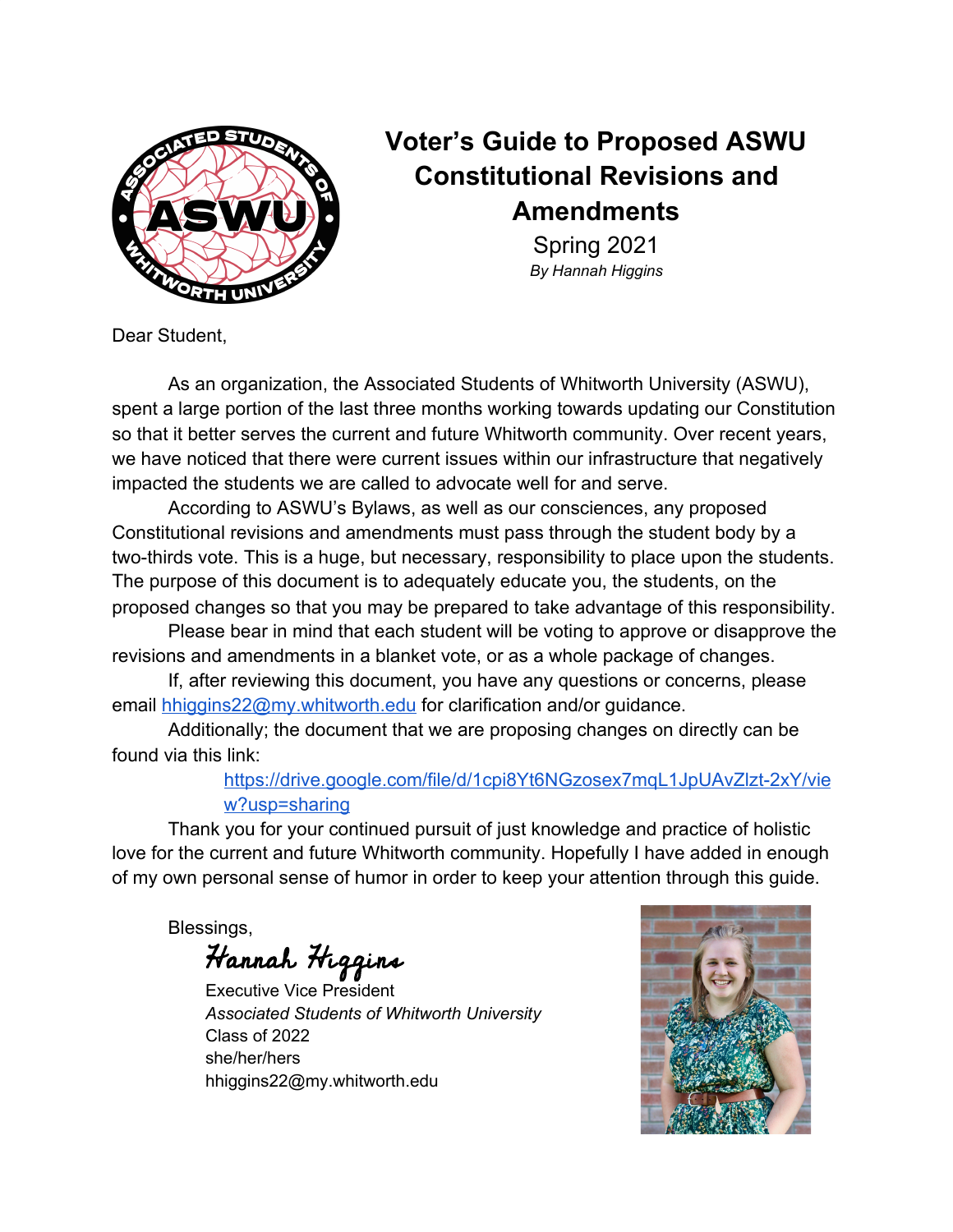# Overview:

As stated above, proposed changes to the constitution primarily serve to better represent the current and future Whitworth communities. This is important, and changes to representation, names, and student elections, make up the bulk of these changes.

# Background:

Our intention is to make campus a better place. Our mission statement reports that we are"committed to promoting holistic growth, safety, well-being, and a united fellowship". This includes: "[serving] and [advocating] for the diverse voices of our student body justly and with compassion, establishing an equitable community through grace, respect, and intentional engagement". These changes were discussed over a period of multiple months, and were the cumulative work of many intelligent people with backgrounds that matter to the discussion. After the original committee settled on exact changes to propose, the proposition went to the full assembly, and was voted on at the meeting of February 24, 2021. Minutes from the meeting can be accessed through our website here: <https://www.whitworthaswu.com/minutes-2019-20>, where an individual can see the full thought and discussion that a team of 30 individuals had over a nearly two hour long meeting. We are not, by any means, suggesting these changes lightly. Every member of ASWU this year lives to serve our campus and community; hopefully this will translate over the explanations of the individual changes.

# Argument for:

These changes truly are what we believe will best serve our campus. Even if you disagree with one of the changes, please consider the greater good that the amendments will serve as a full package. If you would like to discuss this more in depth, I would strongly encourage you to email [hhiggins22@my.whitworth.edu](mailto:hhiggins22@my.whitworth.edu) once again, or anyone else on ASWU this year. Let's get coffee and discuss this! Argument against:

Change is scary. We all fear it on some level, and taking a leap this large as an organization could have extreme consequences. The current constitution is serving campus just fine, nothing is completely broken, so why is there a need or push to fix things?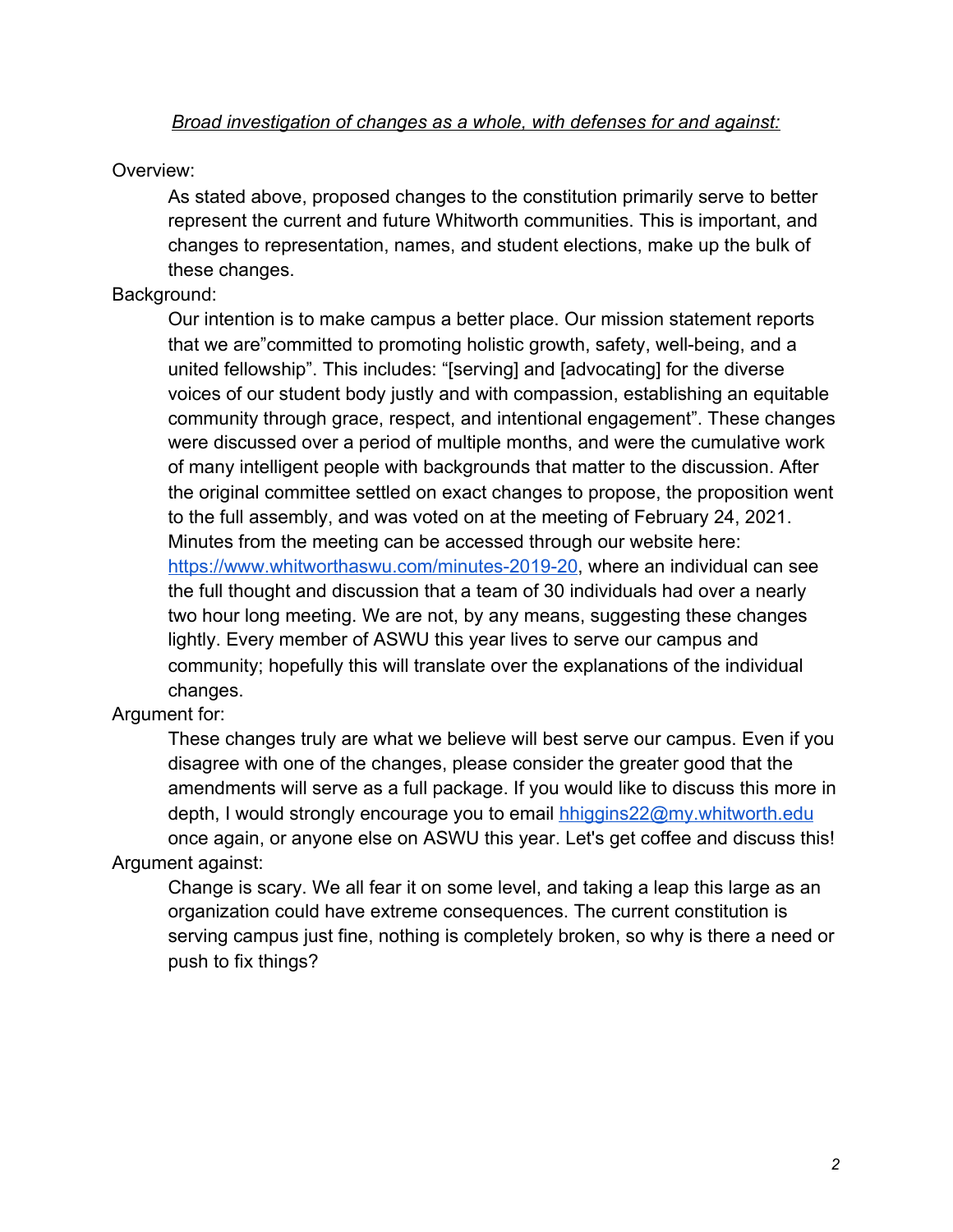# **Article I: Name, Eligibility, and Privileges:**

Overview:

The proposed change in Article 1 is to remove the wording "undergraduate" from section two of the article.

Background:

Administration is currently working toward expansion of our graduate programs at Whitworth, and are discussing the immersion of various graduate students in the Whitworth community. Currently, they are debating whether certain programs could have the option of joining ASWU as members, meaning that they would pay a fee. If/when they have this option, the wording as stands would prevent such individuals from being involved at an internal level within ASWU.

# Argument for:

The current mindset of the ASWU is that any student who pays the fee should have full access to all benefits we offer, including running for office, voting, and representing ASWU in various intercollegiate opportunities. That is all that this revision is providing for. Voting for this now will only provide people who pay the fee with these privileges, and is avoiding having to make this change last minute, potentially causing graduate students who end up paying the fee to not have privileges because of the word "undergraduate" in this article.

Argument against:

No one but undergraduate students currently pay the ASWU fee anyway, this is a problem for the future when more information is available, and one that we should not be discussing now.

# **Blanket revision regarding "By-Law" vs "Bylaw":**

Overview:

Proposed change to an universal spelling of this word in the organization's official documents. Namely, all spellings would officially be: "Bylaw". Background:

When overviewing our Constitution and Bylaws, it was noted that there was no agreement between the two documents as to which spelling was correct. It is problematic because the Constitution would refer to

"By-Laws", but we have no such things to refer to. We only have "Bylaws". Argument for:

Hyphens suck. We are much better off working with one cohesive word.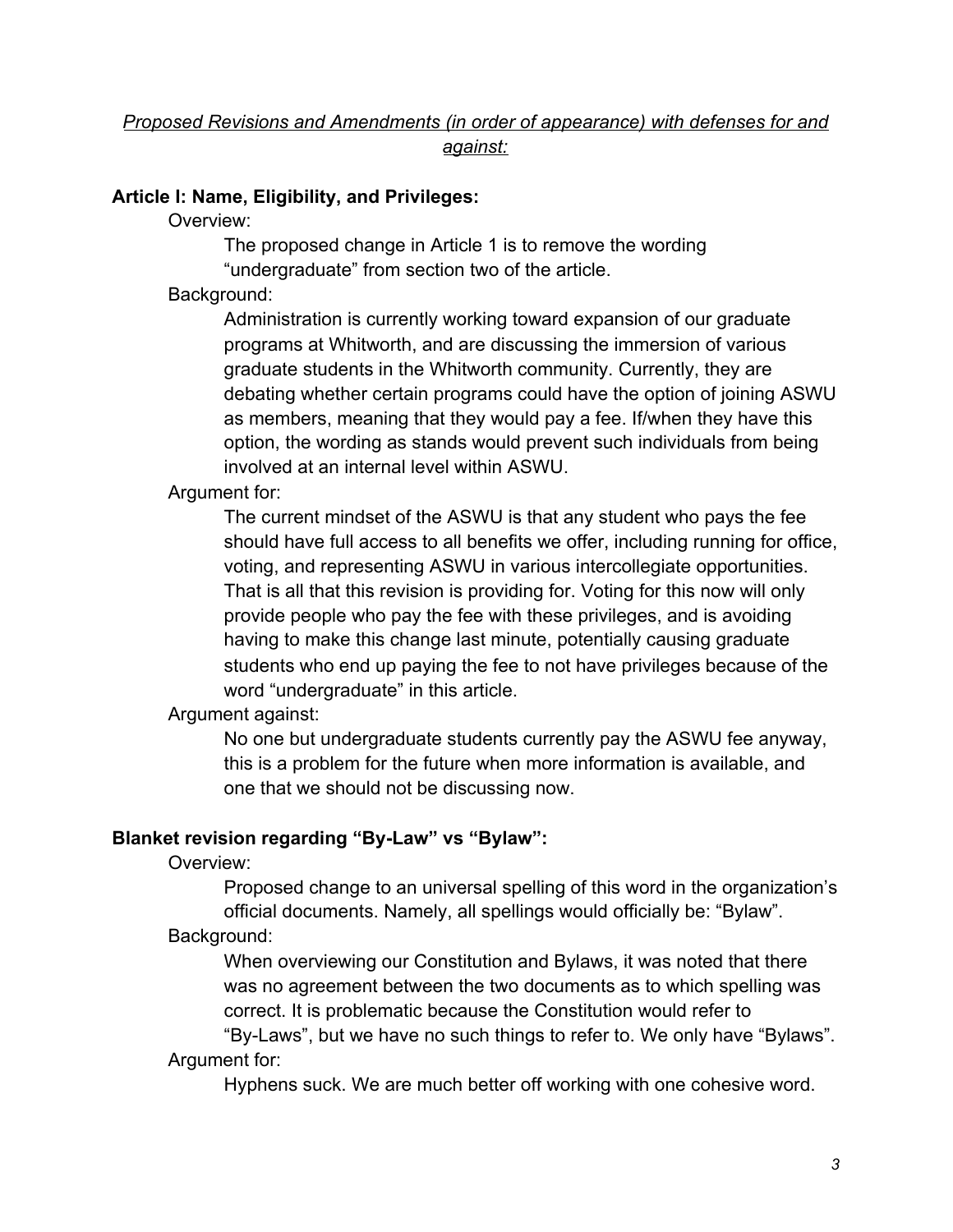Seriously though, we do need cohesion across documents in order to function well.

Argument against:

Chaos rules, and is what every organization should thrive within. Hyphens breed chaos.

# **Article IV (and subsequent blanket revision): Organizational Structure: Executive Body:**

Overview:

Proposed name changes from Executive Vice President to Vice President, Financial Vice President to Financial Director, and Administrative Assistant to Communications Director.

Background:

Current names such as Executive Vice President (EVP), Financial Vice President (FVP), and Administrative Assistant within the Executive body breed confusion about what the jobs are and entail. For example, most student governments do not have two vice presidents, and the EVP and FVP have very different jobs. Additionally, all Executive members are Executive, not just the EVP. "Administrative Assistant" was also seen as something that lowered that particular title below the level of regard compared to what the other Executive members held in. The proposed changes are what the assembly agreed are the most accurate to the jobs the seats are doing and least confusing to students at large.

Argument for:

These changes will make the Executive Committee and its members' roles more accessible to students. They eliminate the confusion of having two vice presidents with separate duties and roles in the organization. This also allows the fourth executive member (proposed Communications Director) to be held in the same regard as the other members, and not exist as an after-thought as a job. Our ideal is also to expand the duties of this role as we look towards a future where we communicate better with other departments and organizations on campus.

Argument against:

The names are fine as they are and changing them in this way leads to the potential degrading of the people holding the positions in the future, as the titles do not look as prestigious on a resume. Additionally, change is bad and should not be supported.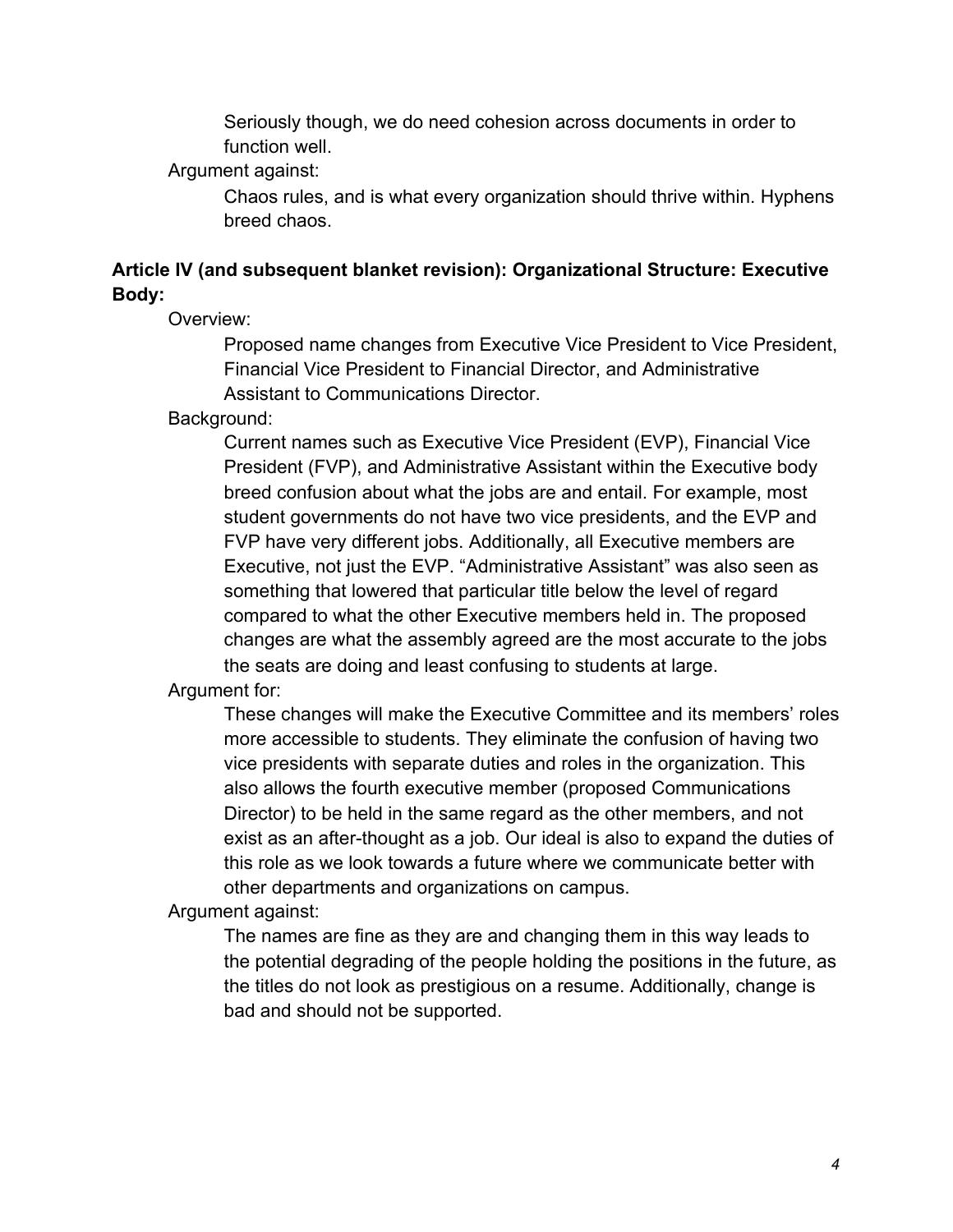#### **Article V: Organizational Structure: Legislative Body**

Overview:

Proposed changes to organizational structure and assembly membership. Background:

These changes were the original reason that we decided to reevaluate our constitution and bylaws. What the organization has been operating under in regards to representation for students. Changes proposed in this article, in order of appearance, include:

- Getting rid of on campus Zone Representative. In the past, their jobs were not clearly defined, and seemed to be positions that could be reallocated in order to be more efficient.
- Excluding the Village from receiving a Senator. Currently, the Village is represented under a pairing with Boppel, but as it is a specific community, we recognized a need for a specific representative. However, with such a small population, we also did not see a need to have a Senator position for the community. Later, we propose adding a representative specifically for this group of students.
- Changing "theme houses" to "Neighborhood", as that is what Residence Life is now calling this housing option.
- Adding an International Student Senator. This was seen as a need, as their current representation, through the Global Engagement Representative does not seem to be enough for the community. A Senator would be able to be paid enough in order to hold weekly office hours, send a weekly newsletter, and host events.
- Deleting the sentence holding ASWU zones to a certain threshold number of students. This was cumbersome in the past, and caused representation on campus to not be 100% equitable 100% of the time. This gives us more freedom to move outside of purely numbers-based representation, and give representation to communities in need.
- Adding a clause with the representation we would like to try to implement in coming years, specifically in place of the on campus zone-representative system. We outline positions including Incoming Students, the Village, and the Off-Campus Representatives.
- Deleting the Global Engagement Representative position. With the changes we made, we are providing for the international community through the International Student Senator (discussed further above).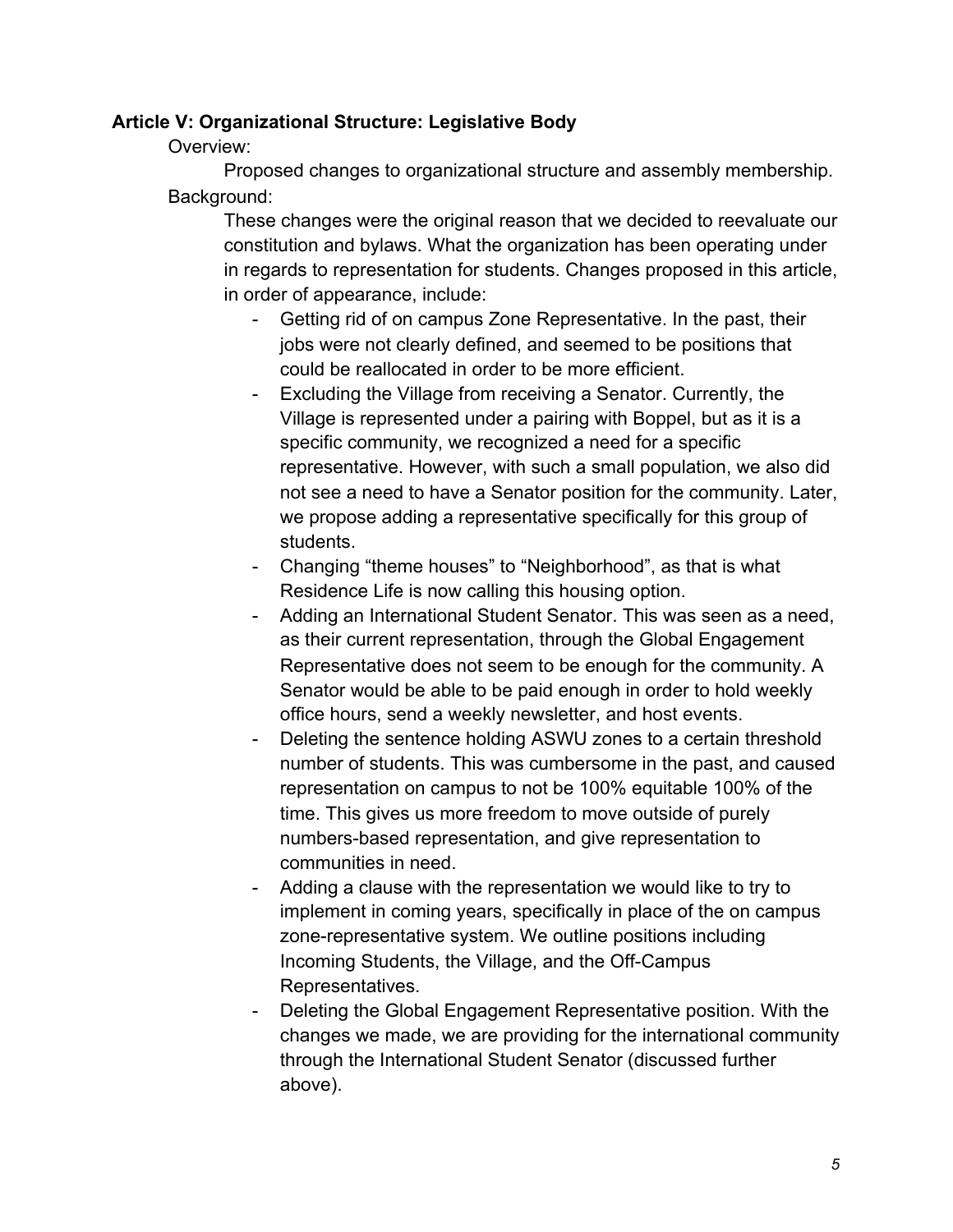Argument for:

These changes are ones that the Constitution Committee, and the ASWU Assembly both believe would be the best way to amend representation at Whitworth. We do not believe that equality is the same as equity. These changes reflect that belief, and serve students in need of representation. In no way is any undergraduate student group excluded from representation in this model, and we are proud of that achievement. Argument against:

These are substantial changes to be made in one fell swoop; that is a lot of internal structure that will be different in the coming years. Perhaps ASWU should consider making these changes more gradually in order to make them well.

## **Article VII: Elections:**

Overview:

Proposed removal of primary elections and subsequent amendments to election procedures.

Background:

This article has substantial changes. Changes proposed in this article, in order of appearance, include:

- Deleting the primary elections from the current process of student elections. In our experience, students at large do not understand that there are two separate elections, and that they must vote two times for each season of student elections (one in the fall and one in the spring).
- Moving the threshold at which a winner can be decided from 45% of the vote down to 40% of the vote. This was a decision we made so as to avoid run-off elections if they seemed unnecessary. The candidate with the majority of the vote would be declared the winner, but this amendment would allow us to declare a winner if one person has over 40% of the vote, meaning that much of their potential constituency is in agreement.
- Mandating that a reelection (or run-off election) must be held within four days of the closing of the polls. This means that results of the election would be available more quickly than the previous standard of 10 days after the closing of the polls.
- Allowing for write-in candidates to still be official candidates, and providing them with a fair shot at election through run-off elections if that is the situation that is necessary.

Argument for: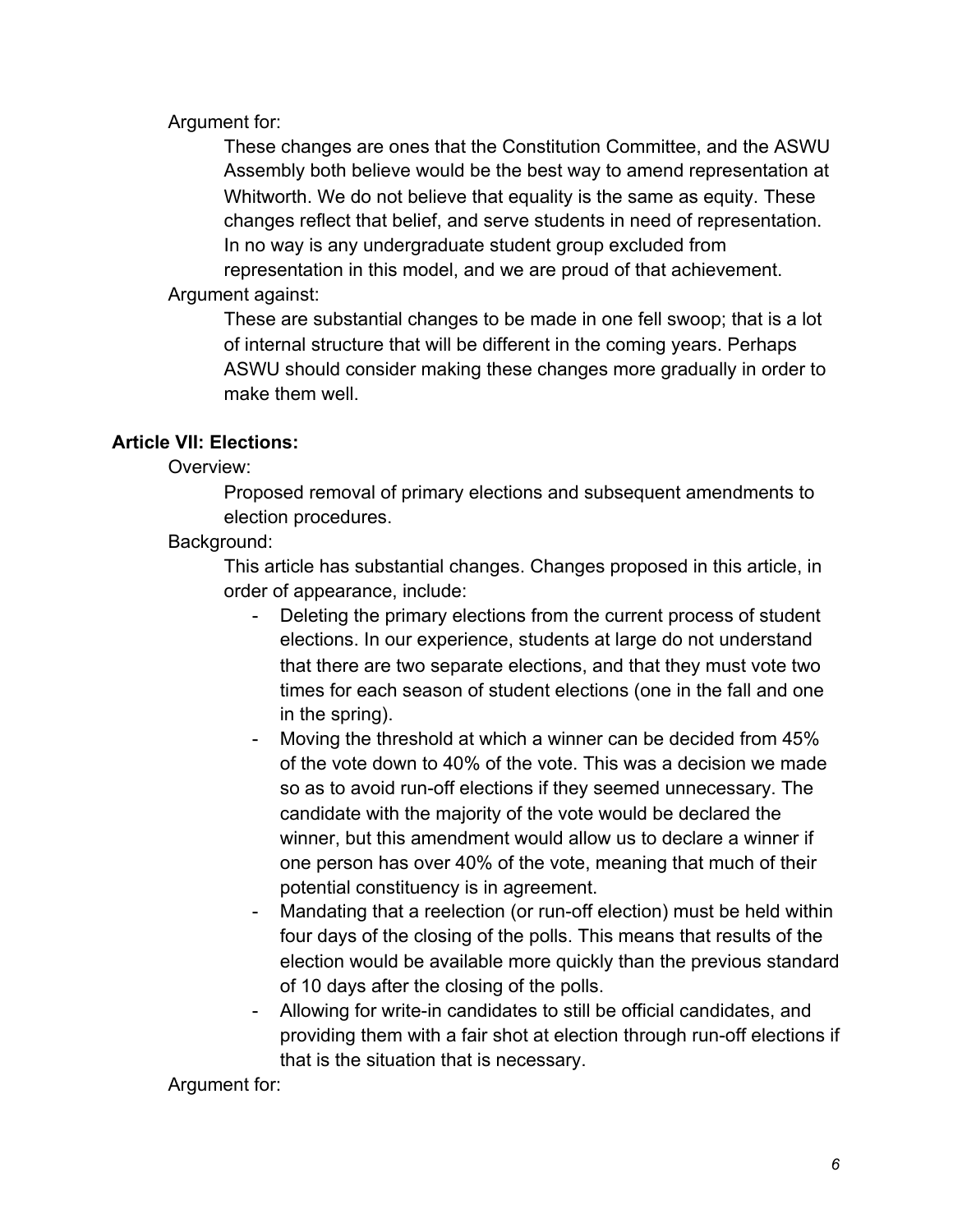These are changes that we truly think will benefit the student body to the highest capacity. If a run-off election were necessary in a situation where Primary Elections previously may have been beneficial, there will still be two elections, and the second one, a run-off, will have more crowd appeal. It will also be able to be catered to the community in need of the run-off election, and not put the entire campus through an unnecessary and overcomplicated elections process.

Argument against:

Too many changes again. We have always done Primary Elections in the past, and traditions are what this campus lives and breathes. New traditions are not to be explored. Stick to your guns and don't let this change occur.

## **Article VIII: Vacancy of Office**

Overview:

Proposed amendments for vacancy of office to Vice President and Financial Director Positions to be approved by majority vote of assembly. Additionally, revisions to existing guidelines for senators and representatives' elections in case of vacancies.

#### Background:

These changes were made because of inconsistencies between the Constitution and the Bylaws. The changes proposed make more sense for the way that we currently function internally.

#### Argument for:

Not much would change should these revisions pass. These changes make sense and are of sound judgement. No power is given without being checked, just as our federal government is intended to function, so would our student government.

#### Argument against:

We should be different from our federal government. Dictatorship and communism at the same time is the way to go at Whitworth!

## **Blanket revision regarding Pronouns:**

Overview:

Blanket amendment to the constitution in order to have "his/her/their" in place of "his/her" pronouns wherever "his/her" pronouns are currently used.

Background:

The current constitution only includes "his/her" pronouns whenever pronouns are being used. This does not accurately reflect our diverse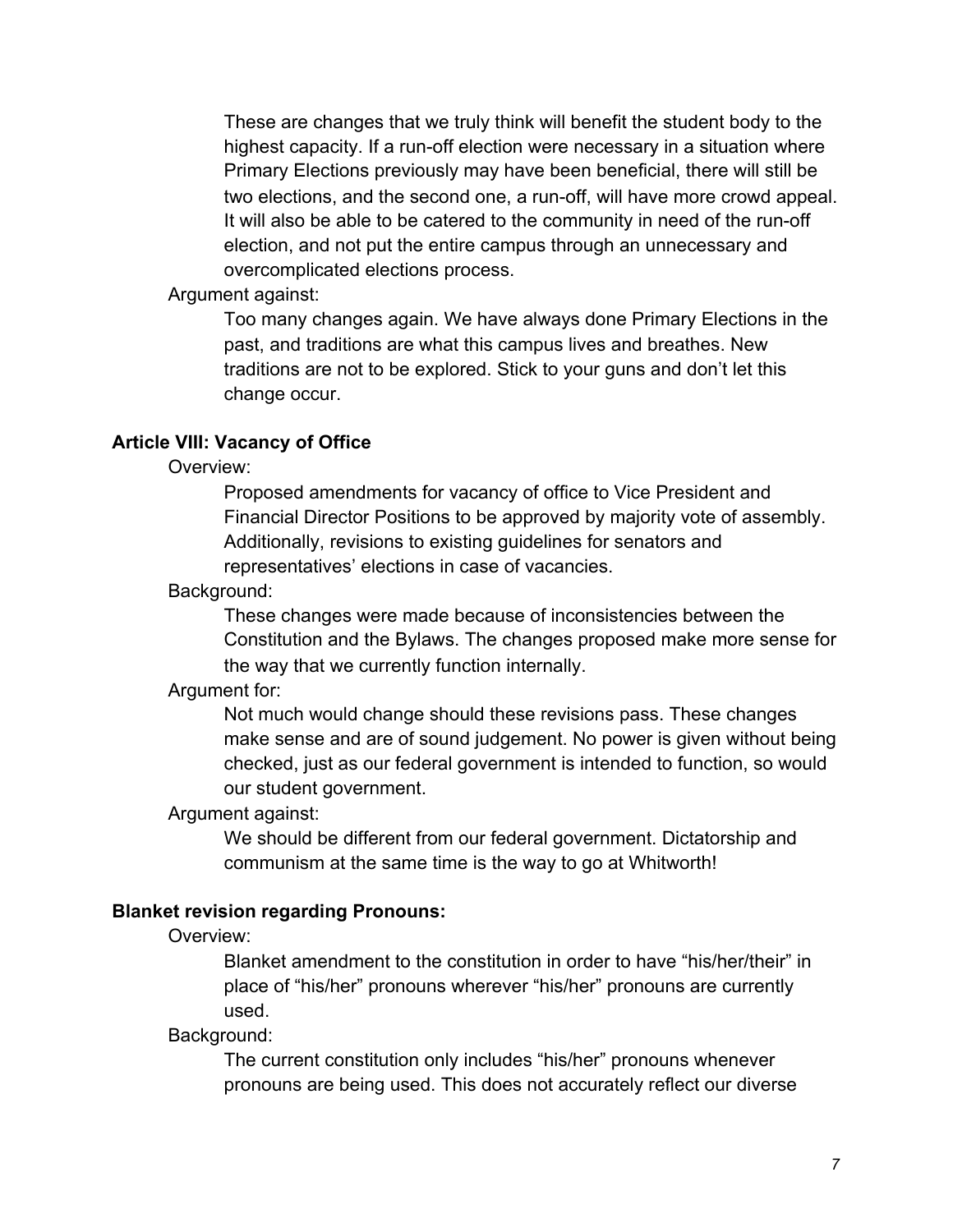community that we are attempting to advocate for and represent well. We are choosing to add "their" to "his/her" because all are valid gender identities, and simply changing all pronouns to "their" is not inclusive or representative of our diverse student body.

Argument for:

It is 2021. We can be an inclusive and loving community, no matter what your personal opinions of other people's lives are.

Argument against:

I actually cannot think of a valid argument against this.

# **Article IX: Accountability:**

Overview:

Proposal to add "remain in good standing with the University" to the code of conduct under section two, item c, and correct capitalization errors. Background:

The change that adds "good standing" to the code of conduct for ASWU employees means that anyone on any sort of probation from the University would not be an employee of this organization. Additionally, good grammar is always something we can get behind.

## Argument for:

This is the standard that Leadership across campus holds themselves to, ASWU should be no different. Good grammar for the win!

## Argument against:

ASWU should be different from the rest of Leadership, and employ students that break the Big 3, are Title IX offenders, and/or are currently having trouble in classes. That is an accurate representation at its finest. Grammar sucks.

## **Article XIII: Interpretation of the Constitution and its "By-Laws"**

Overview:

Proposed revision, adding Appellate Process clause for Interpretation of **Constitution** 

## Background:

When interpreting the constitution, as it stands, there are no checks or balances against the president and the interpretation he/she/they provide. This revision would provide for that check and balance.

## Argument for:

These changes make sense and are of sound judgement. No power is given without being checked, just as our federal government is intended to function, so would our student government.